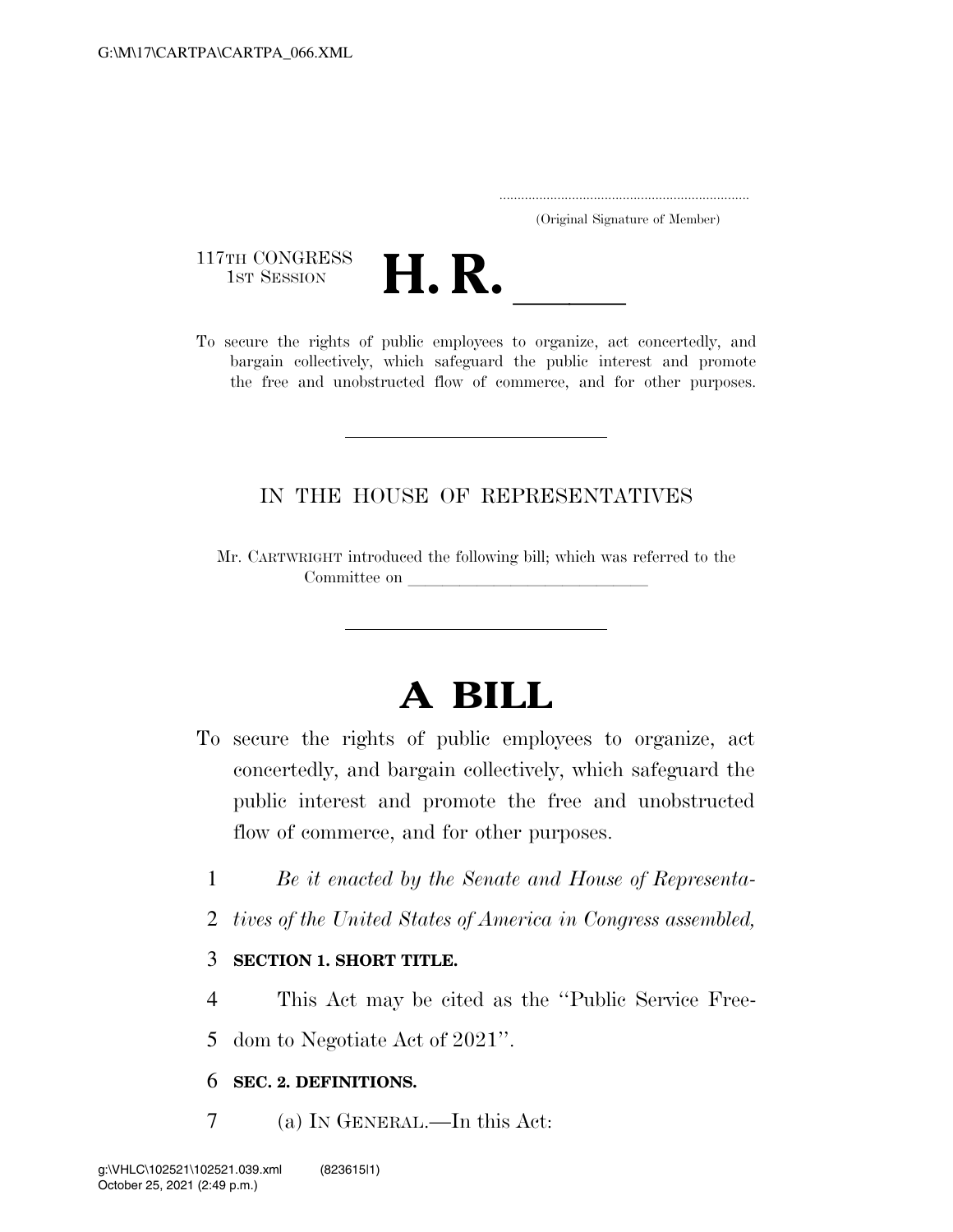| $\mathbf{1}$   | (1) APPROPRIATE UNIT.—The term "appro-               |
|----------------|------------------------------------------------------|
| $\overline{2}$ | priate unit" means a group of public employees or    |
| 3              | a group of supervisory employees appropriate for     |
| $\overline{4}$ | collective bargaining that share a community of in-  |
| 5              | terest, as demonstrated by factors including whether |
| 6              | such group—                                          |
| 7              | (A) has a bargaining history or history of           |
| 8              | prior organization; and                              |
| 9              | (B) reflects the desires of the employees            |
| 10             | who are seeking or proposing representation by       |
| 11             | a labor organization regarding the employees to      |
| 12             | be included in such bargaining unit.                 |
| 13             | (2) AUTHORITY.—The term "Authority" means            |
| 14             | the Federal Labor Relations Authority.               |
| 15             | (3) COLLECTIVE BARGAINING.—The term "col-            |
| 16             | lective bargaining", used with respect to public em- |
| 17             | ployees, supervisory employees, and public employ-   |
| 18             | ers, means the performance of the mutual obligation  |
| 19             | of the representative of a public employer and the   |
| 20             | exclusive representative of public and supervisory   |
| 21             | employees in an appropriate unit of the employer to  |
| 22             | meet at reasonable times and to consult and bargain  |
| 23             | in a good-faith effort to reach agreement with re-   |
| 24             | spect to wages, hours, and other terms and condi-    |
| 25             | tions of employment affecting such employees and to  |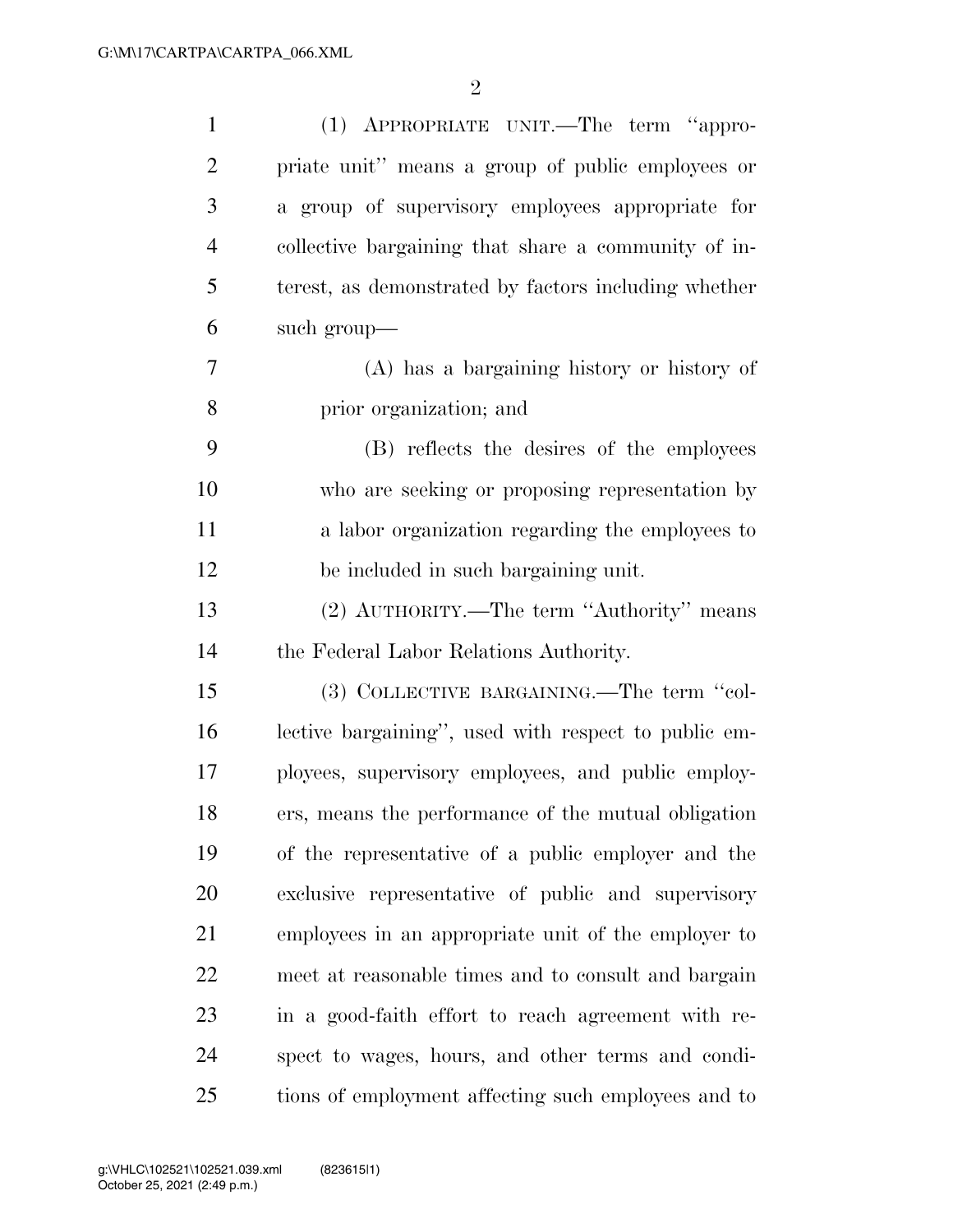execute a written document incorporating any collec- tive bargaining agreement reached, but the obliga- tion referred to in this paragraph does not compel either party to agree to a proposal or to make a con- cession (as described in section 8(d) of the National 6 Labor Relations Act  $(29 \text{ U.S.C. } 158(d))$ . (4) CONFIDENTIAL EMPLOYEE.—The term ''confidential employee'' means an employee of a public employer who acts in a confidential capacity with respect to an individual who formulates or ef- fectuates management policies in the field of labor- management relations. (5) COVERED PERSON.—The term ''covered person'' means an individual or a labor organization. (6) EMERGENCY SERVICES EMPLOYEE.—The

 term ''emergency services employee'' means— (A) a public employee providing out-of-hos- pital emergency medical care, including an emergency medical technician, paramedic, or

first responder; or

 (B) a public employee providing other serv- ices in response to emergencies that have the potential to cause death or serious bodily in- jury, including an employee in fire protection activities (as defined in section 3(y) of the Fair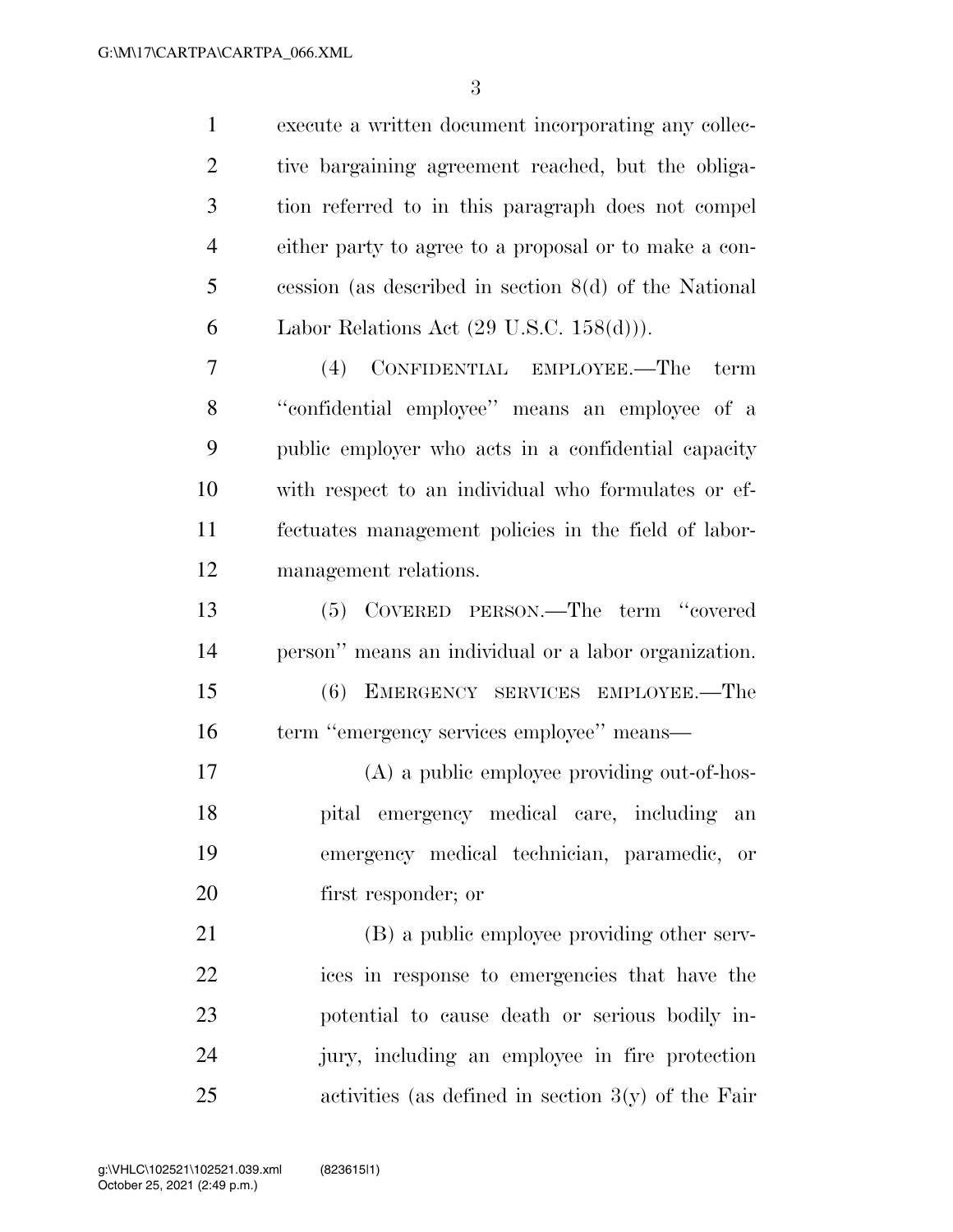Labor Standards Act of 1938 (29 U.S.C. 2  $203(y)$ ).

 (7) LABOR ORGANIZATION.—The term ''labor organization'' means any organization of any kind that is not under the control directly or indirectly by a public employer in which such employees partici- pate and which exists for the purpose, in whole or in part, of dealing with public employers concerning grievances, labor disputes, wages, rates of pay, hours of employment, or conditions of work.

 (8) LAW.—The term ''law'', used with respect to a State or a political subdivision thereof, includes the application of the laws of such State or such po- litical subdivision, including any regulations or ordi- nances issued by such State or such political subdivi-sion.

 (9) LAW ENFORCEMENT OFFICER.—The term ''law enforcement officer'' has the meaning given such term in section 1204 of the Omnibus Crime Control and Safe Streets Act of 1968 (34 U.S.C. 10284).

22 (10) MANAGEMENT EMPLOYEE.—The term ''management employee'' means an individual em-ployed by a public employer in a position the duties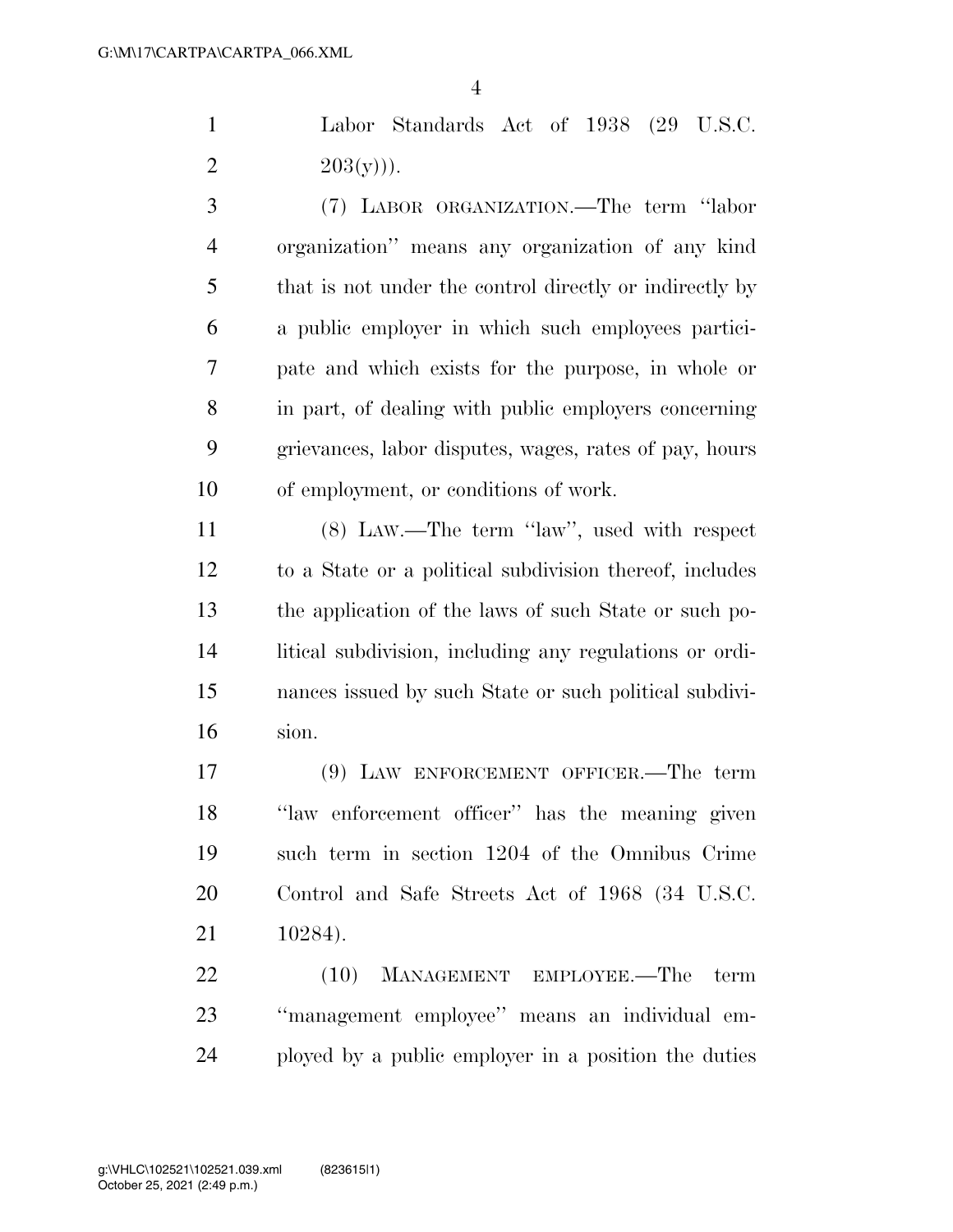| $\mathbf{1}$   | and responsibilities of which require the individual to |
|----------------|---------------------------------------------------------|
| $\overline{2}$ | formulate or determine the policies of the employer.    |
| 3              | (11) PUBLIC EMPLOYEE.—The term "public                  |
| $\overline{4}$ | employee"-                                              |
| 5              | (A) means an individual, employed by a                  |
| 6              | public employer, who in any workweek is en-             |
| 7              | gaged in commerce or is employed in an enter-           |
| 8              | prise engaged in commerce;                              |
| 9              | (B) includes an individual who is tempo-                |
| 10             | rarily transferred to a supervisory or manage-          |
| 11             | ment position; and                                      |
| 12             | (C) does not include—                                   |
| 13             | (i) a supervisory employee;                             |
| 14             | (ii) a management employee;                             |
| 15             | (iii) a confidential employee;                          |
| 16             | (iv) an elected official;                               |
| 17             | $(v)$ a law enforcement officer<br>em-                  |
| 18             | ployed by a public employer as defined in               |
| 19             | section $2(a)(12)$ —                                    |
| 20             | (I) who has statutory authority                         |
| 21             | to make arrests or apprehensions;                       |
| 22             | (II) who is authorized by the                           |
| 23             | agency of the employee to carry fire-                   |
| 24             | arms; and                                               |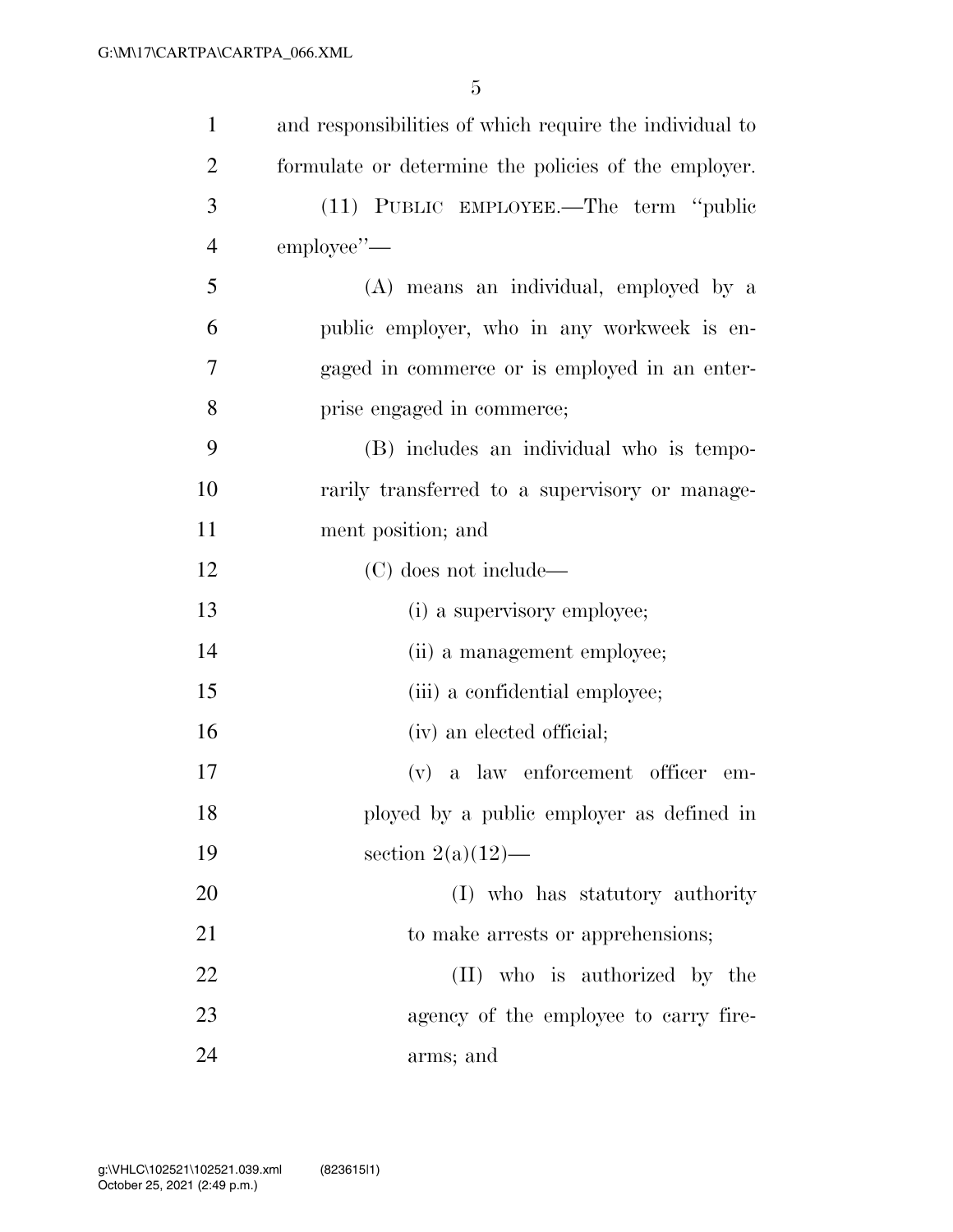| $\mathbf{1}$   | (III) whose duties substantially                    |
|----------------|-----------------------------------------------------|
| $\overline{2}$ | include the engagement in or super-                 |
| 3              | vision of the prevention, detection, or             |
| $\overline{4}$ | investigation of any person for any                 |
| 5              | violation of law: <i>Provided</i> , That a law      |
| 6              | enforcement officer whose duties sub-               |
| 7              | stantially include the engagement in                |
| 8              | or supervision of corrections, proba-               |
| 9              | tion, parole, or juvenile detention                 |
| 10             | functions shall be a public employee                |
| 11             | under this Act.                                     |
| 12             | (12) PUBLIC EMPLOYER.—The term "public              |
| 13             | employer" means an entity that—                     |
| 14             | $(A)$ employs not less than 1 individual;           |
| 15             | (B) is engaged in commerce; and                     |
| 16             | $(C)$ is either—                                    |
| 17             | (i) a State or the political subdivision            |
| 18             | of a State; or                                      |
| 19             | (ii) any authority, agency, school dis-             |
| 20             | trict, board or other entity controlled and         |
| 21             | operated by an entity described in clause           |
| 22             | (i).                                                |
| 23             | (13) SUBSTANTIALLY PROVIDES.—The term               |
| 24             | "substantially provides", used with respect to the  |
| 25             | rights and procedures described in section $3(b)$ , |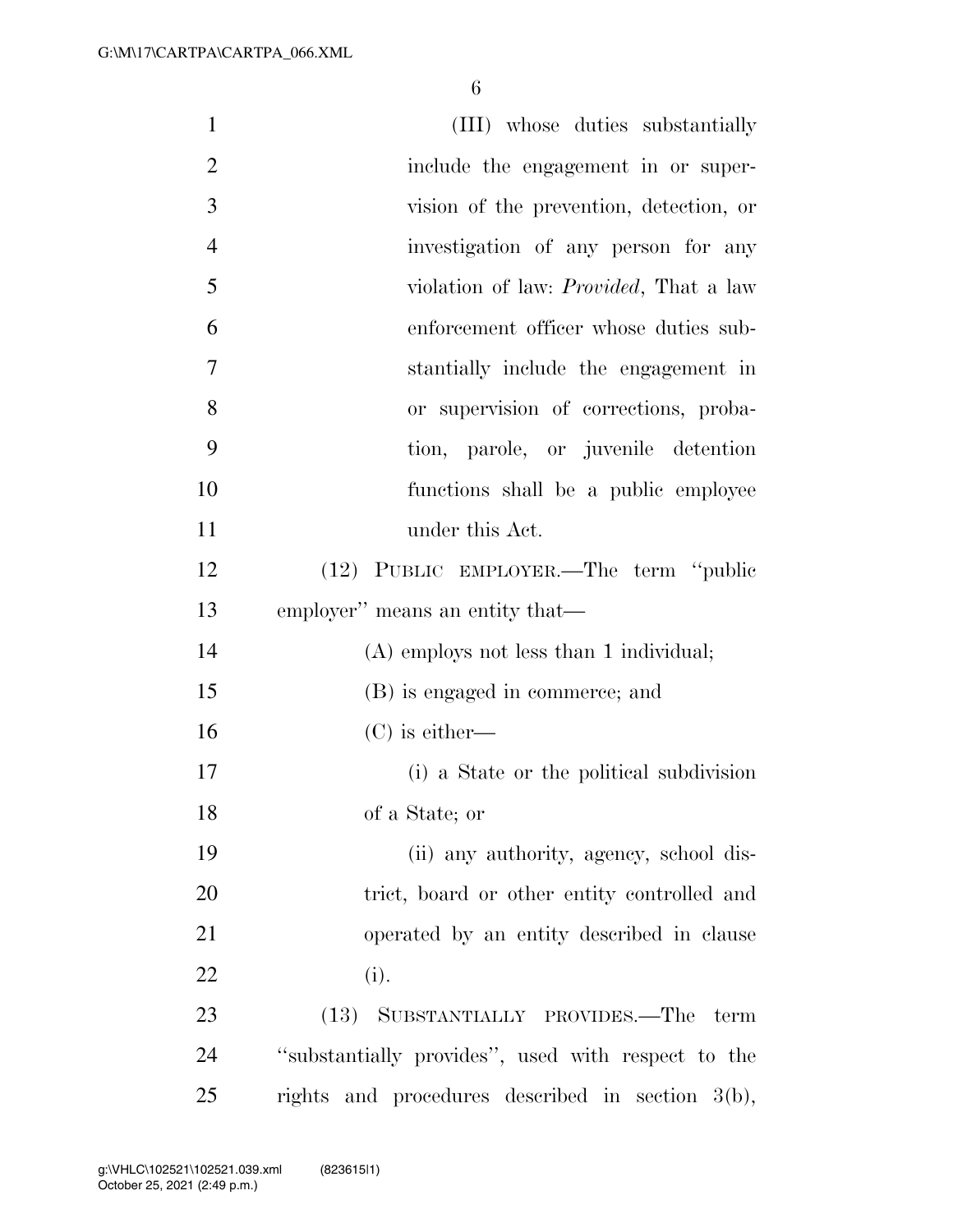| $\mathbf{1}$   | means providing rights and procedures that are       |
|----------------|------------------------------------------------------|
| $\overline{2}$ | equivalent to or greater than each of the rights and |
| 3              | procedures described in such section.                |
| $\overline{4}$ | (14) SUPERVISORY EMPLOYEE.—The term "su-             |
| 5              | pervisory employee" means an individual, employed    |
| 6              | by a public employer, who in any workweek is en-     |
| 7              | gaged in commerce or is employed in an enterprise    |
| 8              | engaged in commerce and who—                         |
| 9              | $(A)$ has the authority in the interest of the       |
| 10             | employer, if the exercise of such authority is       |
| 11             | not merely routine or clerical in nature but re-     |
| 12             | quires the consistent exercise of independent        |
| 13             | judgment, to-                                        |
| 14             | (i) hire, promote, reward, transfer,                 |
| 15             | furlough, lay off, recall, suspend, dis-             |
| 16             | cipline, or remove public employees;                 |
| 17             | (ii) adjust the grievances of public                 |
| 18             | employees; or                                        |
| 19             | (iii) effectively recommend any action               |
| 20             | described in clause (i) or (ii);                     |
| 21             | (B) devotes a majority of time at work to            |
| 22             | exercising the authority under subparagraph          |
| 23             | $(A)$ ; and                                          |
| 24             | (C) is not a law enforcement officer as de-          |
| 25             | scribed in paragraph $(11)(C)(v)$ .                  |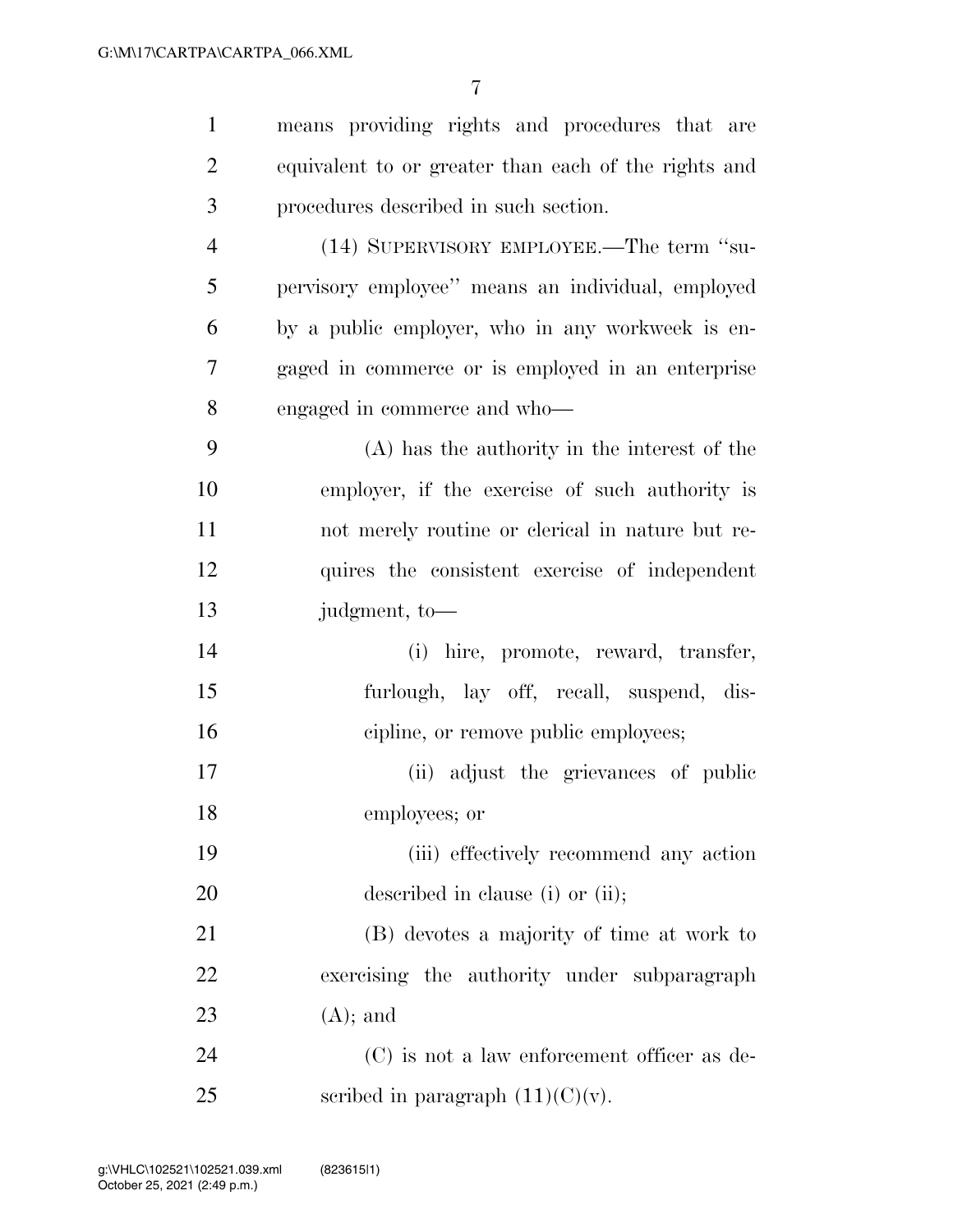(b) FAIR LABOR STANDARDS ACT OF 1938 TERMS.—The terms ''commerce'', ''employ'', ''enterprise engaged in commerce'', and ''State'' have the meanings given such terms in section 3 of the Fair Labor Standards Act of 1938 (29 U.S.C. 203).

 (c) STATE LAW.—If any term defined in this section has a substantially equivalent meaning to the term (or a substantially equivalent term) under applicable State law on the date of the enactment of this Act, such term (or substantially equivalent term) and meaning under such applicable State law shall apply with respect to the term defined under this Act with respect to such State.

#### **SEC. 3. FEDERAL MINIMUM STANDARDS.**

(a) DETERMINATION.—

 (1) IN GENERAL.—Not later than 180 days after the date of enactment of this Act, the Author- ity shall make a determination for each State as to whether the laws of such State substantially provide for each of the rights and procedures under sub- section (b) and not later than 30 days after the en- actment of this Act, the Authority shall establish procedures for the implementation of this section.

 (2) CONSIDERATION OF ADDITIONAL OPIN- IONS.—In making the determination under para-graph (1), the Authority shall consider the opinions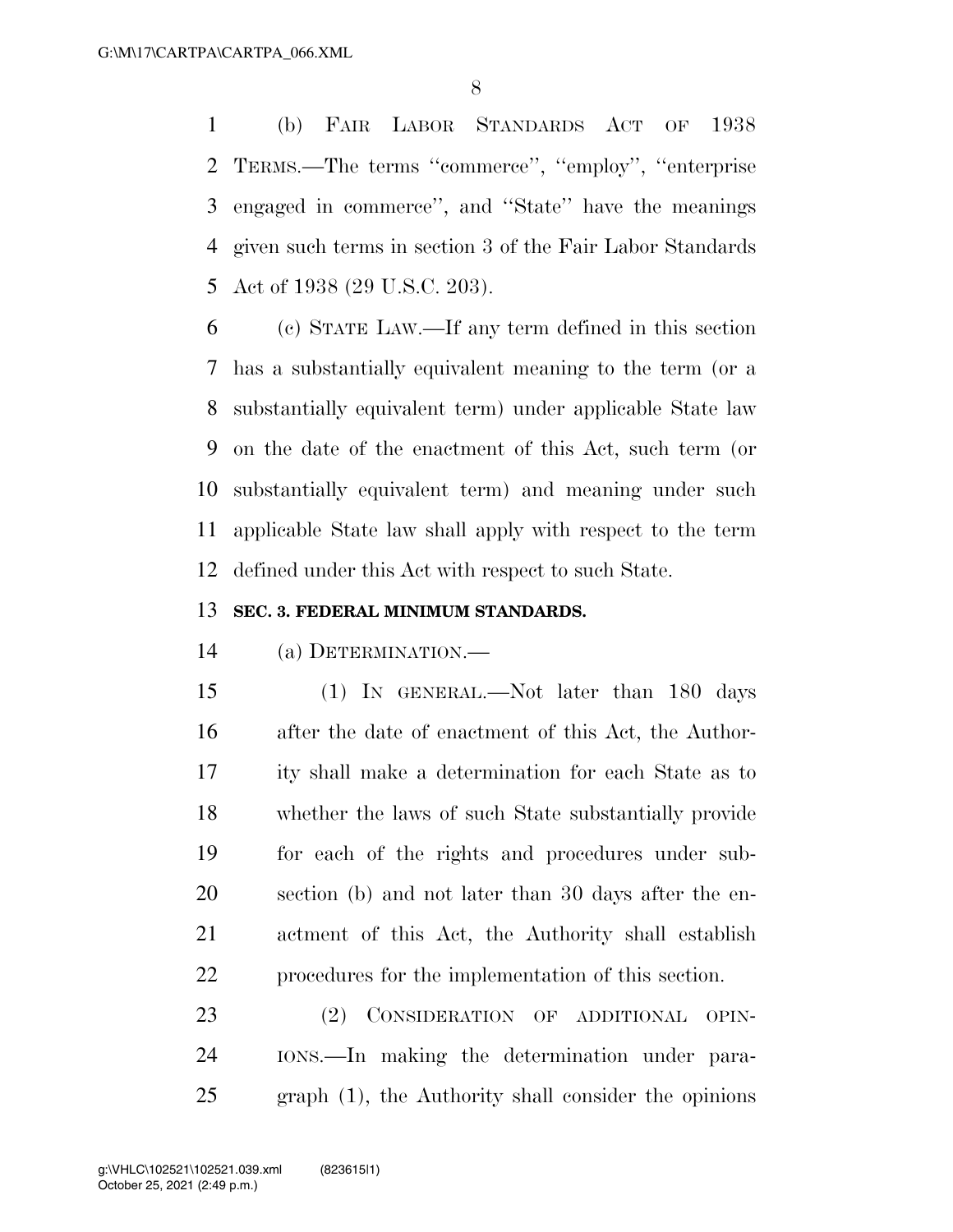| $\mathbf{1}$   | of affected public employees, supervisory employees, |
|----------------|------------------------------------------------------|
| $\overline{2}$ | labor organizations, and public employers. In the    |
| 3              | case where the Authority is notified by an affected  |
| $\overline{4}$ | public employer and labor organization that both     |
| 5              | parties agree that the law applicable to such em-    |
| 6              | ployer and labor organization substantially provides |
| 7              | for the minimum standards described in subsection    |
| 8              | (b), the Authority shall give such agreement weight  |
| 9              | to the maximum extent practicable in making the      |
| 10             | Authority's determination under paragraph (1).       |
| 11             | (3) LIMITED CRITERIA.—In making the deter-           |
| 12             | mination described in paragraph (1), the Authority   |
| 13             | may only consider the criteria described in sub-     |
| 14             | section (b).                                         |
| 15             | (4) SUBSEQUENT DETERMINATIONS.—                      |
| 16             | (A) IN GENERAL.—A determination made                 |
| 17             | pursuant to paragraph (1) shall remain in ef-        |
| 18             | fect unless and until the Authority issues a sub-    |
| 19             | sequent determination, in accordance with the        |
| 20             | procedures set forth in subparagraph (B).            |
| 21             | (B) REQUEST.—A public employee, super-               |
| 22             | visory employee, public employer, or a labor or-     |
| 23             | ganization may submit to the Authority a writ-       |
| 24             | ten request for a subsequent determination with      |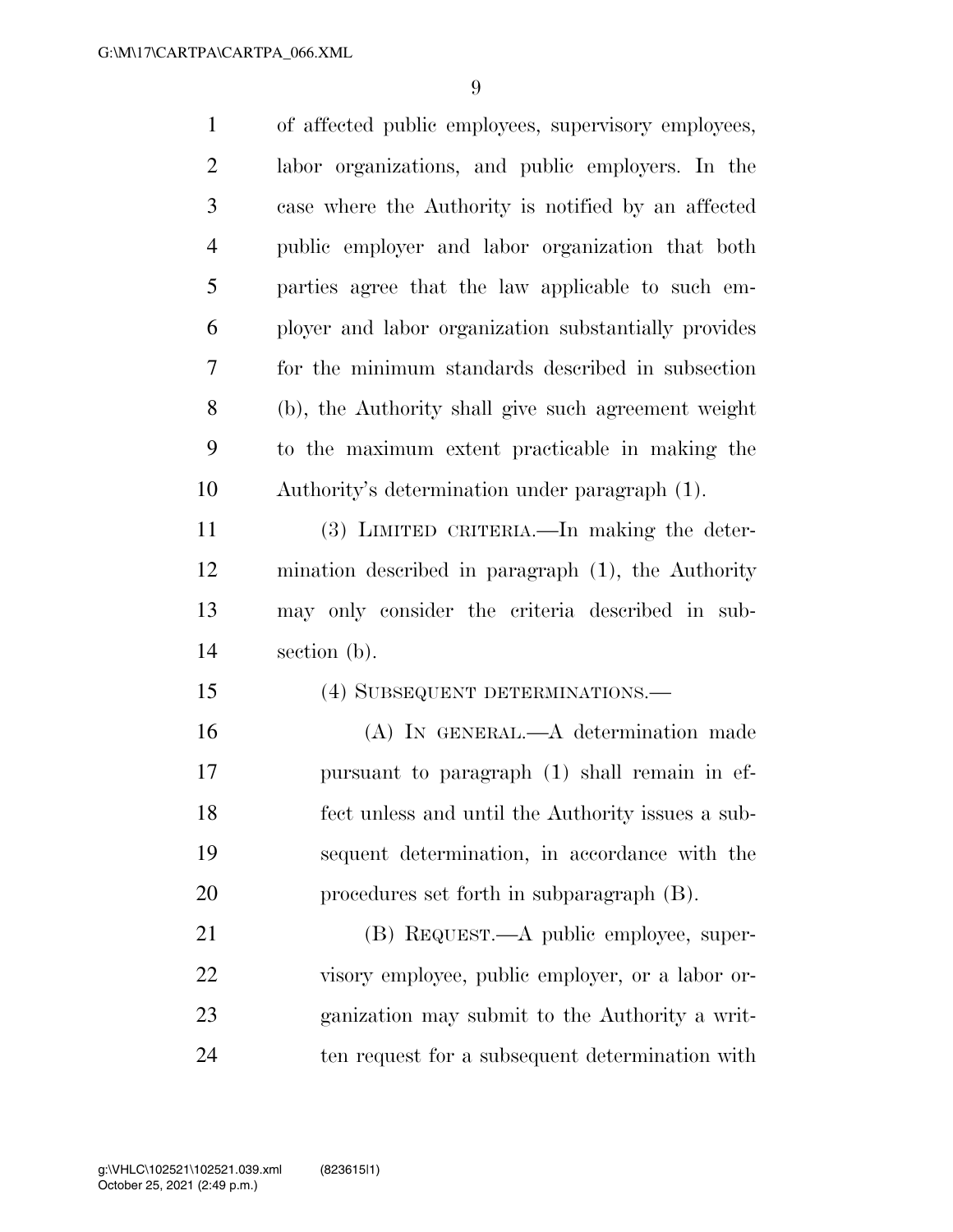respect to whether a material change of State 2 law has occurred.

 (C) ISSUANCE.—If satisfied that a mate- rial change in State law has occurred, the Au- thority shall issue a subsequent determination not later than 30 days after receipt of such re-quest.

 (5) JUDICIAL REVIEW.—Any covered person or public employer aggrieved by a determination of the Authority under this paragraph (1) may, during the 60-day period beginning on the date on which the determination was made, petition any United States Court of Appeals in the circuit in which the covered person or public employer resides or transacts busi- ness or in the Court of Appeals for the District of Columbia Circuit, for judicial review. In any judicial review of a determination made by the Authority de- scribed in paragraph (1), the procedures contained in subsections (c) and (d) of section 7123 of title 5, United States Code, shall be followed.

 (b) FEDERAL MINIMUM STANDARD.—The collective bargaining rights and procedures under this subsection are as follows:

 (1) A right of public employees and supervisory employees—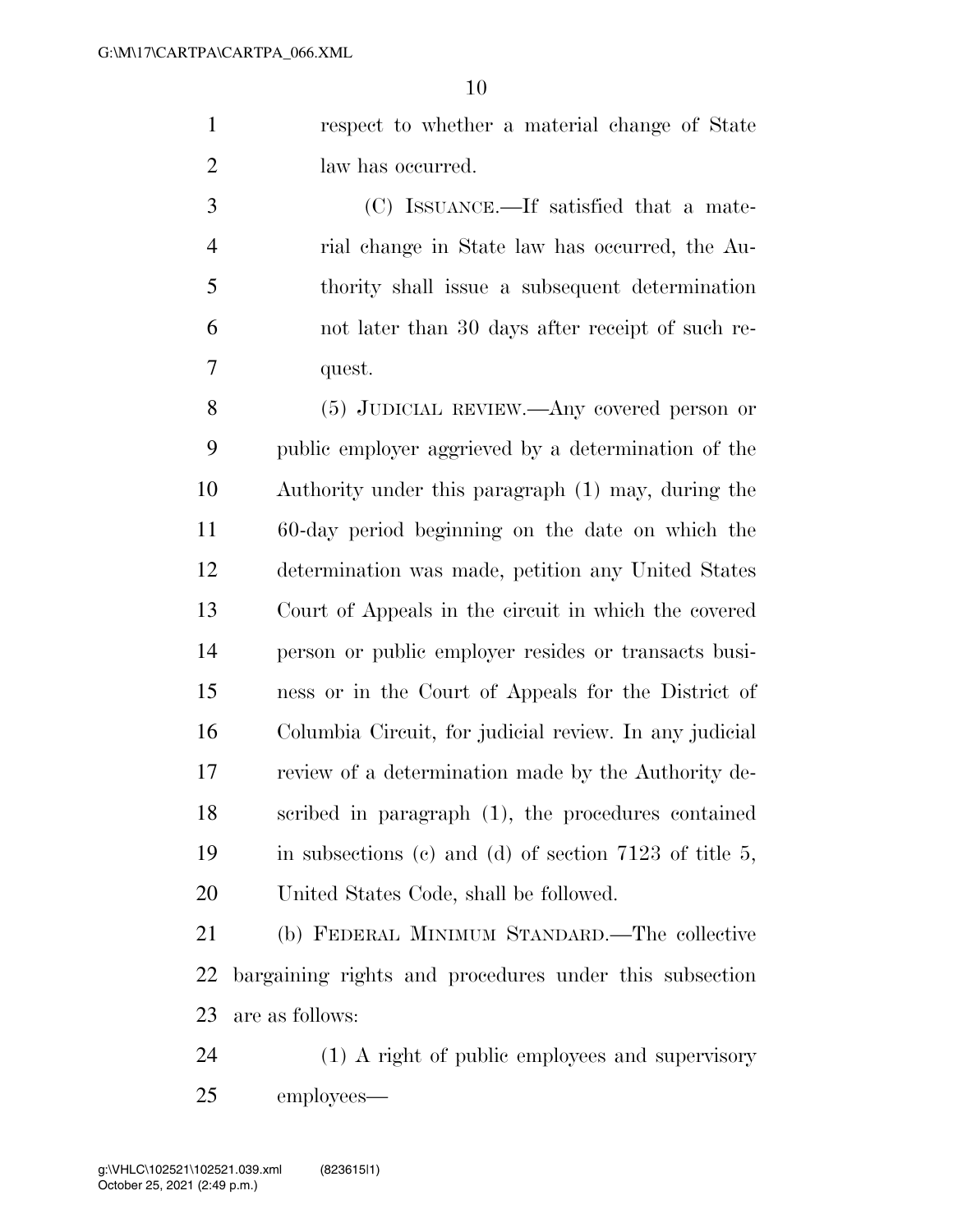| $\mathbf{1}$   | $(A)$ to self-organization;                       |
|----------------|---------------------------------------------------|
| $\overline{2}$ | (B) to form, join, or assist a labor organi-      |
| 3              | zation or to refrain from any such activity;      |
| $\overline{4}$ | (C) to bargain collectively through rep-          |
| 5              | resentatives of their own choosing; and           |
| 6              | (D) to engage in other concerted activities       |
| 7              | for the purpose of collective bargaining or other |
| 8              | mutual aid (including the filing of joint, class, |
| 9              | or collective legal claims) or protection.        |
| 10             | $(2)$ A requirement for public employers to-      |
| 11             | $(A)$ recognize the labor organization of its     |
| 12             | public employees and supervisory employees        |
| 13             | (freely chosen in an election by a majority of    |
| 14             | such employees voting in the appropriate unit     |
| 15             | or chosen by voluntary recognition if that meth-  |
| 16             | od is permitted under State law) without re-      |
| 17             | quiring an election to recertify or decertify a   |
| 18             | labor organization that is already recognized as  |
| 19             | the representative of such employees unless not   |
| 20             | less than 30 percent of such employees in the     |
| 21             | bargaining unit freely sign a petition to decer-  |
| 22             | tify such labor organization—                     |
| 23             | (i) not earlier than the date that is 1           |
| 24             | year after the date of the election (or after     |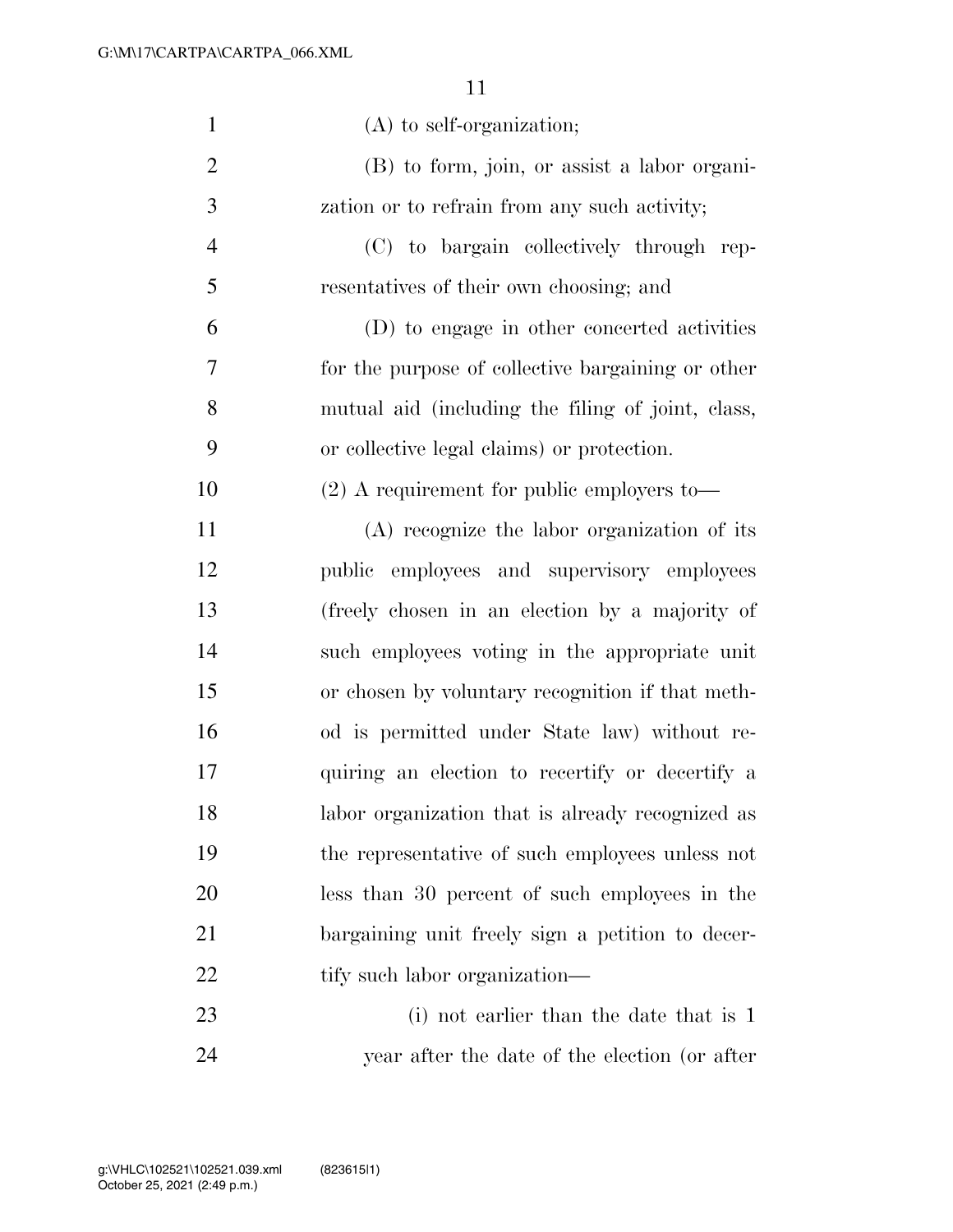| $\mathbf{1}$   | a voluntary recognition if permitted under            |
|----------------|-------------------------------------------------------|
| $\overline{2}$ | State law) of the representative;                     |
| 3              | (ii) not earlier than 1 year after the                |
| $\overline{4}$ | expiration of a valid collective bargaining           |
| 5              | agreement;                                            |
| 6              | (iii) not during the term of a valid col-             |
| $\overline{7}$ | lective bargaining agreement (except as               |
| 8              | permissible under clause (iv)); or                    |
| 9              | (iv) during the 30-day period begin-                  |
| 10             | ning on the date that is 90 days before the           |
| 11             | end of a valid existing contract;                     |
| 12             | (B) collectively bargain with such recog-             |
| 13             | nized labor organization; and                         |
| 14             | (C) commit any agreements with such rec-              |
| 15             | ognized labor organization to writing in a con-       |
| 16             | tract or memorandum of understanding.                 |
| 17             | (3) An interest impasse resolution mechanism,         |
| 18             | such as fact-finding, mediation, arbitration, or com- |
| 19             | parable procedures that culminate in binding resolu-  |
| 20             | tion.                                                 |
| 21             | (4) Payroll deduction of labor organization fees      |
| 22             | for any duly selected representative of a public em-  |
| 23             | ployee or supervisory employee pursuant to the        |
| 24             | terms of an agreement between the labor organiza-     |
| 25             | tion and such public or supervisory employee, which   |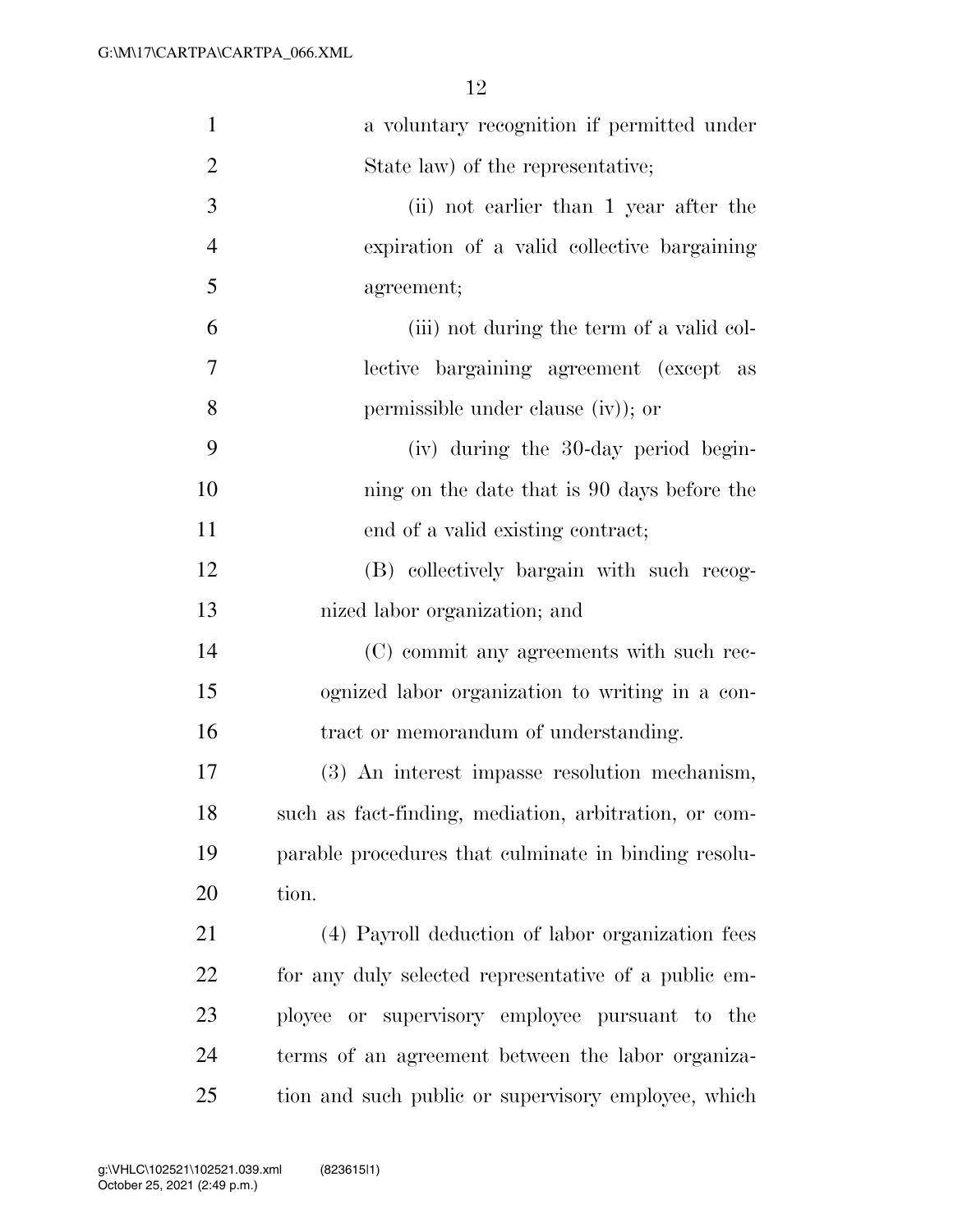| $\mathbf{1}$   | shall remain in effect until revoked by such employee      |
|----------------|------------------------------------------------------------|
| $\overline{2}$ | in accordance with its terms.                              |
| 3              | (5) The prohibition of practices that interfere            |
| $\overline{4}$ | with, restrain, or coerce public or supervisory em-        |
| 5              | ployees in the exercise of rights guaranteed in para-      |
| 6              | graph (1) or regulations issued thereunder.                |
| 7              | $(6)$ The enforcement of all relevant rights and           |
| 8              | procedures provided by State law and enumerated in         |
| 9              | this section.                                              |
| 10             | (7) The enforcement of all rights and proce-               |
| 11             | dures provided by any written contract or memo-            |
| 12             | randum of understanding between a labor organiza-          |
| 13             | tion and a public employer, through—                       |
| 14             | $(A)$ a State agency, if the State so chooses;             |
| 15             | (B) at the election of an aggrieved party,                 |
| 16             | the State courts, if so permitted under State              |
| 17             | law; or                                                    |
| 18             | (C) a grievance resolution procedure culmi-                |
| 19             | nating in binding arbitration negotiated in such           |
| 20             | contract or memorandum.                                    |
| 21             | COMPLIANCE WITH RIGHTS<br>(e)<br>AND<br>PROCE-             |
| 22             | DURES.—If the Authority determines under subsection (a)    |
| 23             | that the laws of a State substantially provide each of the |
| 24             | rights and procedures described in subsection (b), then    |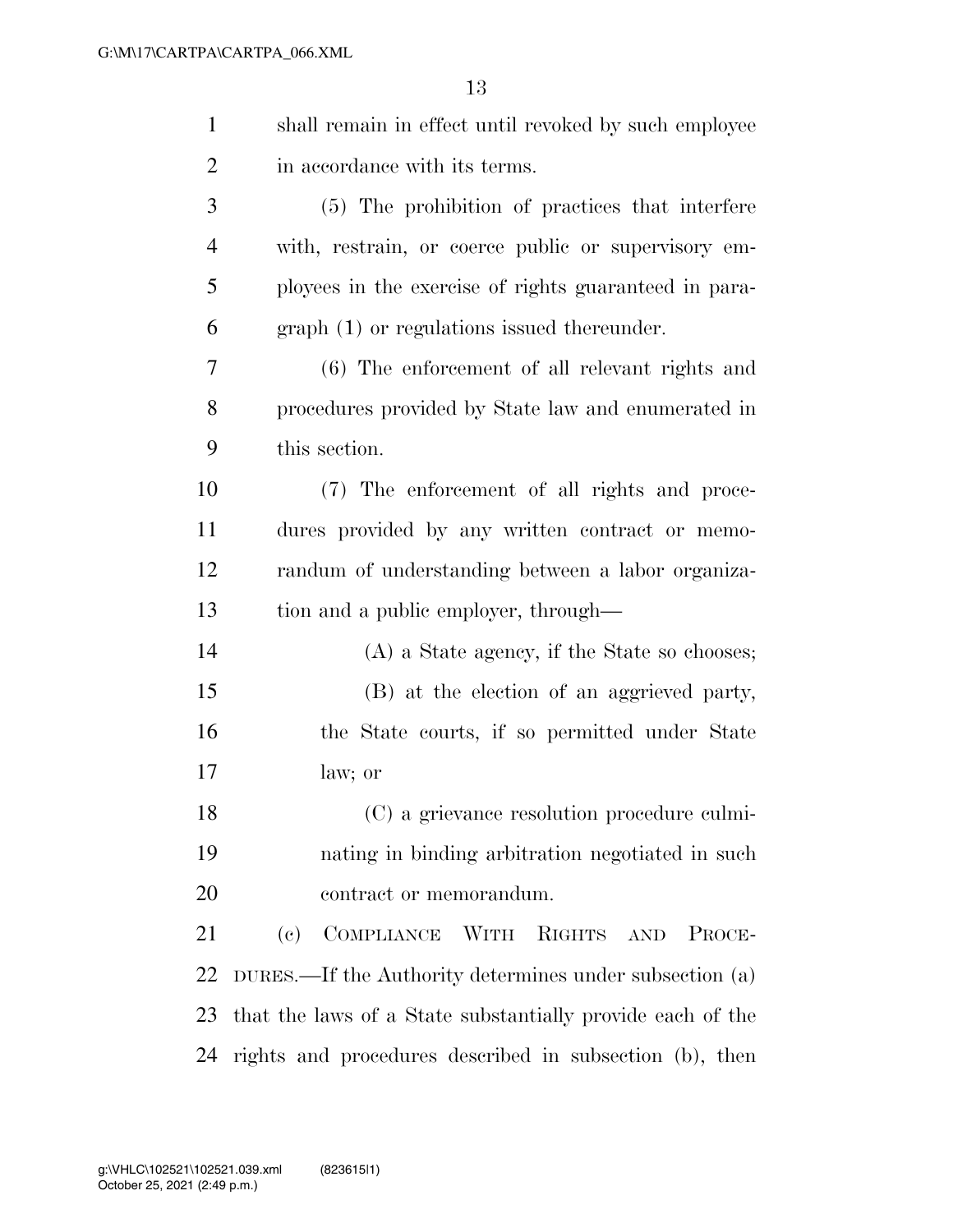subsection (d) shall not apply and this Act shall not pre-empt the laws of such State.

| 3              | (d) FAILURE TO SUBSTANTIALLY PROVIDE.—                  |
|----------------|---------------------------------------------------------|
| $\overline{4}$ | (1) IN GENERAL.—If the Authority determines             |
| 5              | under subsection (a) that the laws of a State do not    |
| 6              | substantially provide for each of the rights and pro-   |
| 7              | cedures described in subsection (b), then such State    |
| 8              | shall be subject to the rules and activities of the Au- |
| 9              | thority under section 4 beginning on the later of—      |
| 10             | $(A)$ the date that is 2 years after the date           |
| 11             | of enactment of this Act;                               |
| 12             | (B) the date that is the last day of the                |
| 13             | first regular session of the legislature of the         |
| 14             | State that begins after the date of the enact-          |
| 15             | ment of this Act; or                                    |
| 16             | (C) in the case of a State receiving a sub-             |
| 17             | sequent determination under subsection $(a)(4)$ ,       |
| 18             | the date that is the last day of the first regular      |
| 19             | session of the legislature of the State that be-        |
| 20             | gins after the date the Authority made the de-          |
| 21             | termination.                                            |
| 22             | (2) PARTIAL FAILURE.—If the Authority makes             |
| 23             | a determination that a State does not substantially     |
| 24             | provide for each of the rights and procedures de-       |

scribed in subsection (b) because the State fails to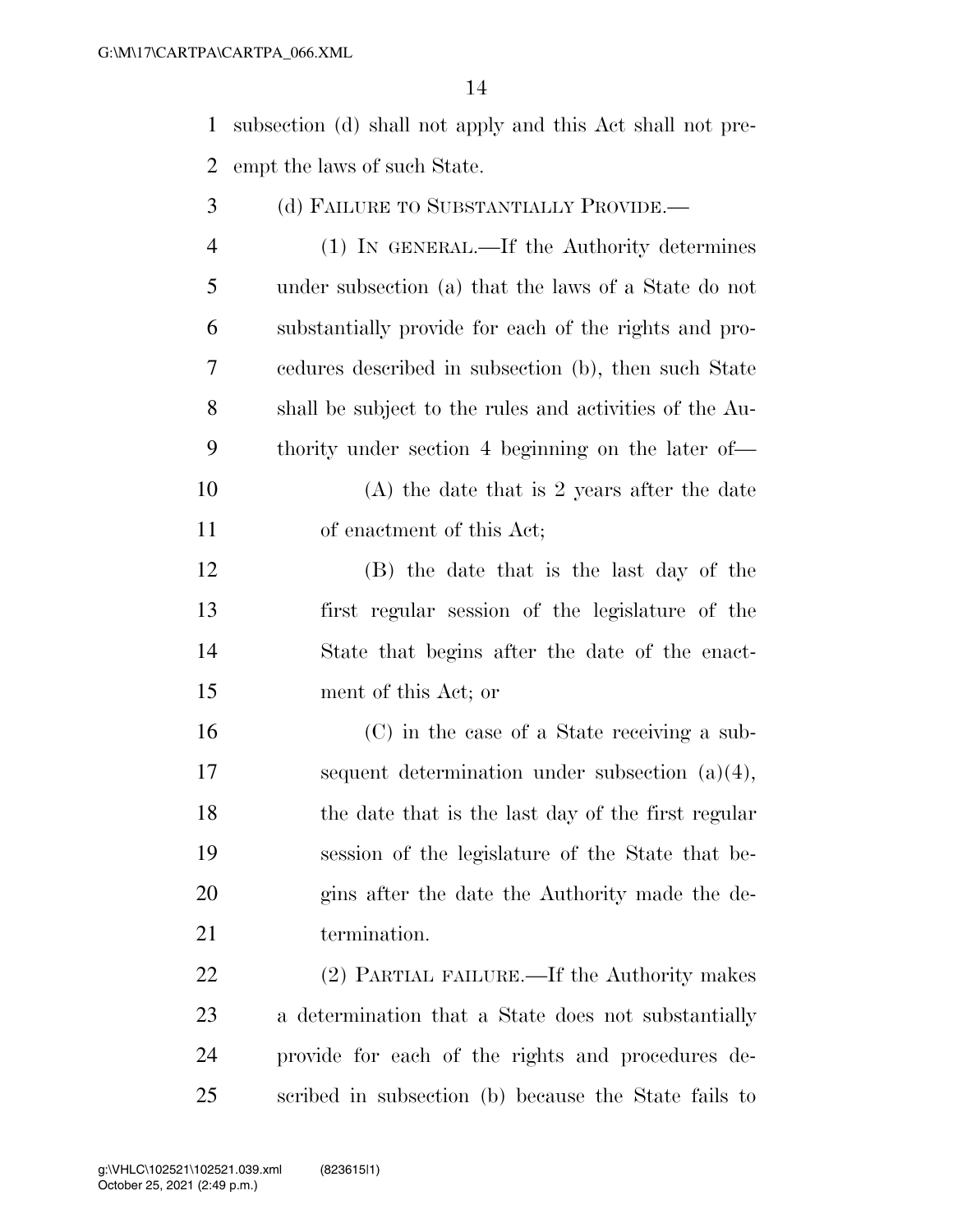substantially provide for all of such rights and pro-

| $\overline{2}$ | cedures with respect to any public or supervisory         |
|----------------|-----------------------------------------------------------|
| 3              | employees, the Authority shall identify—                  |
| $\overline{4}$ | (A) the categories of public or supervisory               |
| 5              | employees of such State that shall be subject to          |
| 6              | the rules and activities of the Authority under           |
| 7              | section 4, pursuant to section $7(b)(3)$ , begin-         |
| 8              | ning on the applicable date under paragraph               |
| 9              | (1);                                                      |
| 10             | (B) the categories of public employees and                |
| 11             | supervisory employees of such State that shall            |
| 12             | not be subject to the rules and activities of the         |
| 13             | Authority under section 4;                                |
| 14             | (C) the categories of rights and procedures               |
| 15             | described in subsection (b) for which the State           |
| 16             | does not substantially provide for certain public         |
| 17             | employees and supervisory employees; and                  |
| 18             | (D) the categories of rights and procedures               |
| 19             | described in such subsection for which the State          |
| 20             | substantially provides for all employees.                 |
| 21             | SEC. 4. MINIMUM STANDARDS ADMINISTERED BY THE FED-        |
| 22             | ERAL LABOR RELATIONS AUTHORITY.                           |
| 23             | (a) IN GENERAL.—Not later than 1 year after the           |
| 24             | date of enactment of this Act, the Authority shall issue  |
| 25             | rules and take such actions that the Authority determines |
|                |                                                           |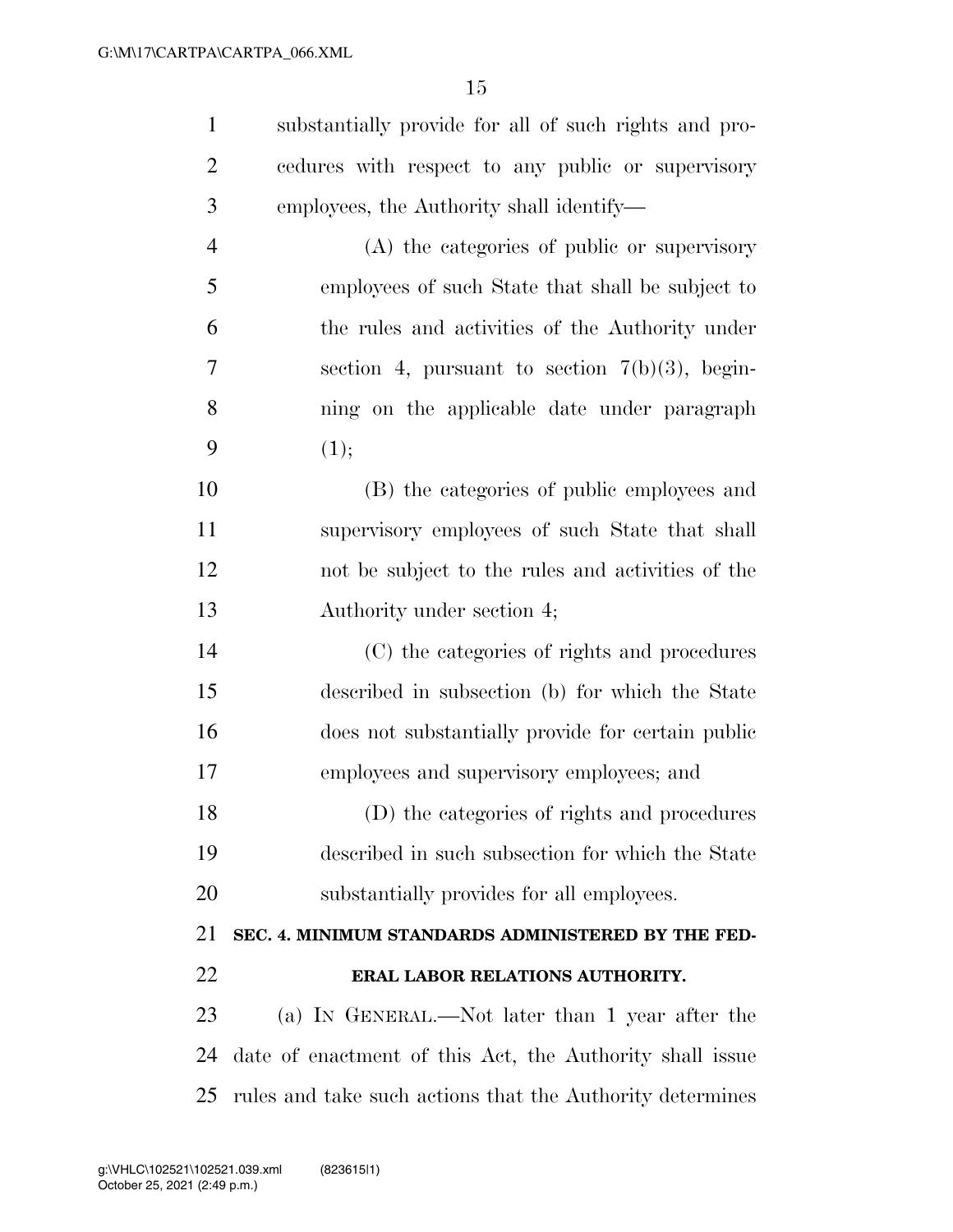appropriate to establish and administer collective bar- gaining rights and procedures that substantially provide for the minimum standards described in section 3(b) for States described in section 3(d).

 (b) ROLE OF THE FEDERAL LABOR RELATIONS AU- THORITY.—In carrying out subsection (a), the Authority shall—

 (1) provide for the rights and procedures de- scribed in paragraphs (1) through (5) of section  $10 \t3(b)$ ;

 (2) supervise or conduct elections to determine whether a labor organization has been selected as an exclusive representative by a majority of the public employees and supervisory employees voting in such election in an appropriate unit;

 (3) determine the appropriateness of units for labor organization representation;

 (4) conduct hearings and resolve complaints concerning violations of this Act or any rule or order issued by the Authority pursuant to this Act;

 (5) resolve exceptions to the awards of arbitra-22 tors that violate or exceed the scope of public policy of this Act; and

 (6) take such other actions as are necessary and appropriate to effectively administer this Act,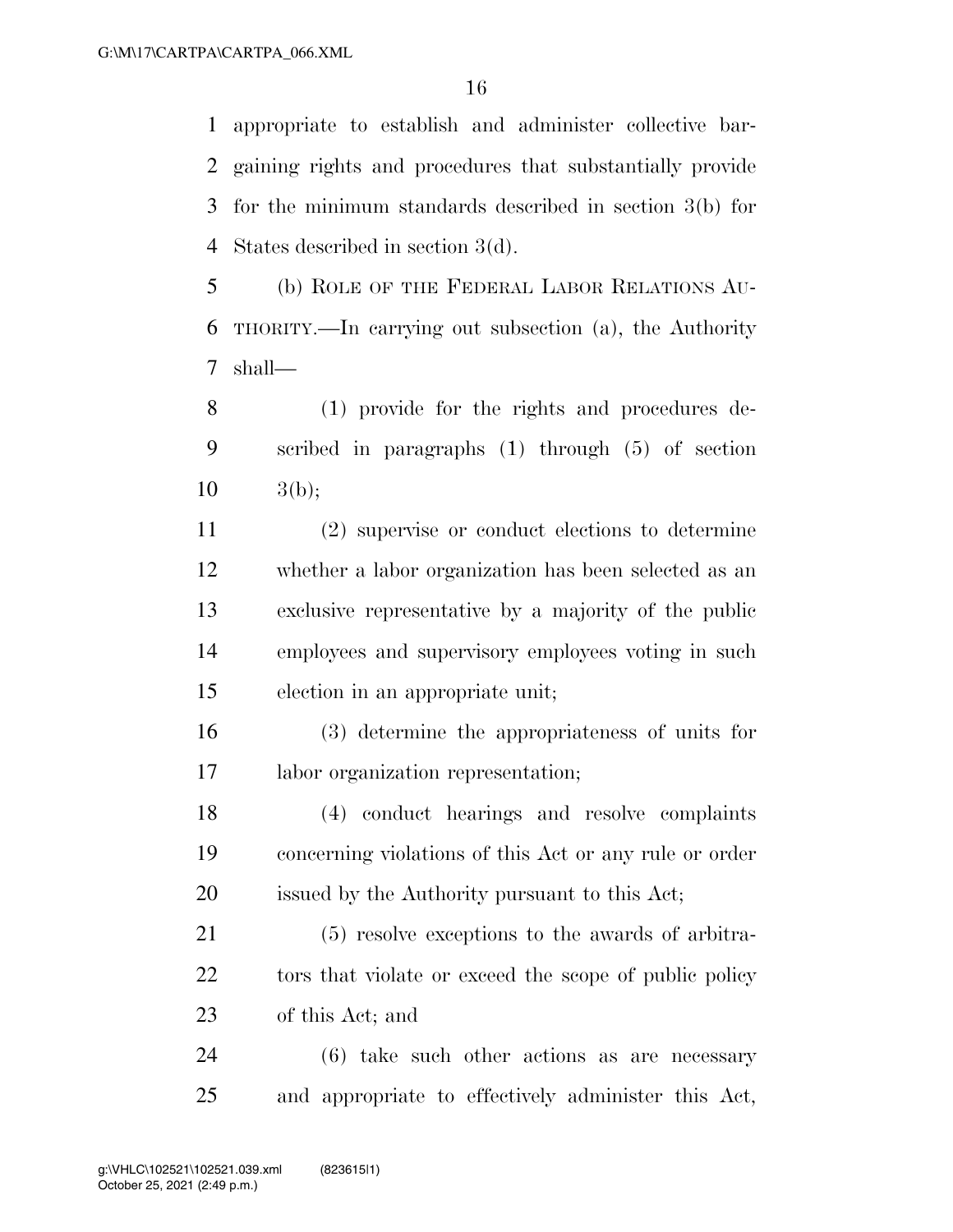including issuing subpoenas requiring the attendance and testimony of witnesses and the production of documentary or other evidence from any place in the United States, administering oaths, taking or order- ing the taking of depositions, ordering responses to written interrogatories, and receiving and examining witnesses.

(c) ENFORCEMENT.—

 (1) IN GENERAL.—The Authority may issue an order directing compliance by any covered person or public employer found to be in violation of this sec- tion, and may petition any United States Court of Appeals with jurisdiction over the parties, or the United States Court of Appeals for the District of Columbia Circuit, to enforce any such final orders issued pursuant to this section or pursuant to rules issued under this section, and for appropriate tem- porary relief or a restraining order. Any covered per- son or public employer aggrieved by an order issued by the Authority under this section may, during the 60-day period beginning on the date on which the order was issued petition any United States Court of Appeals in the circuit which the covered person or public employer resides or transacts business or in the Court of Appeals for the District of Columbia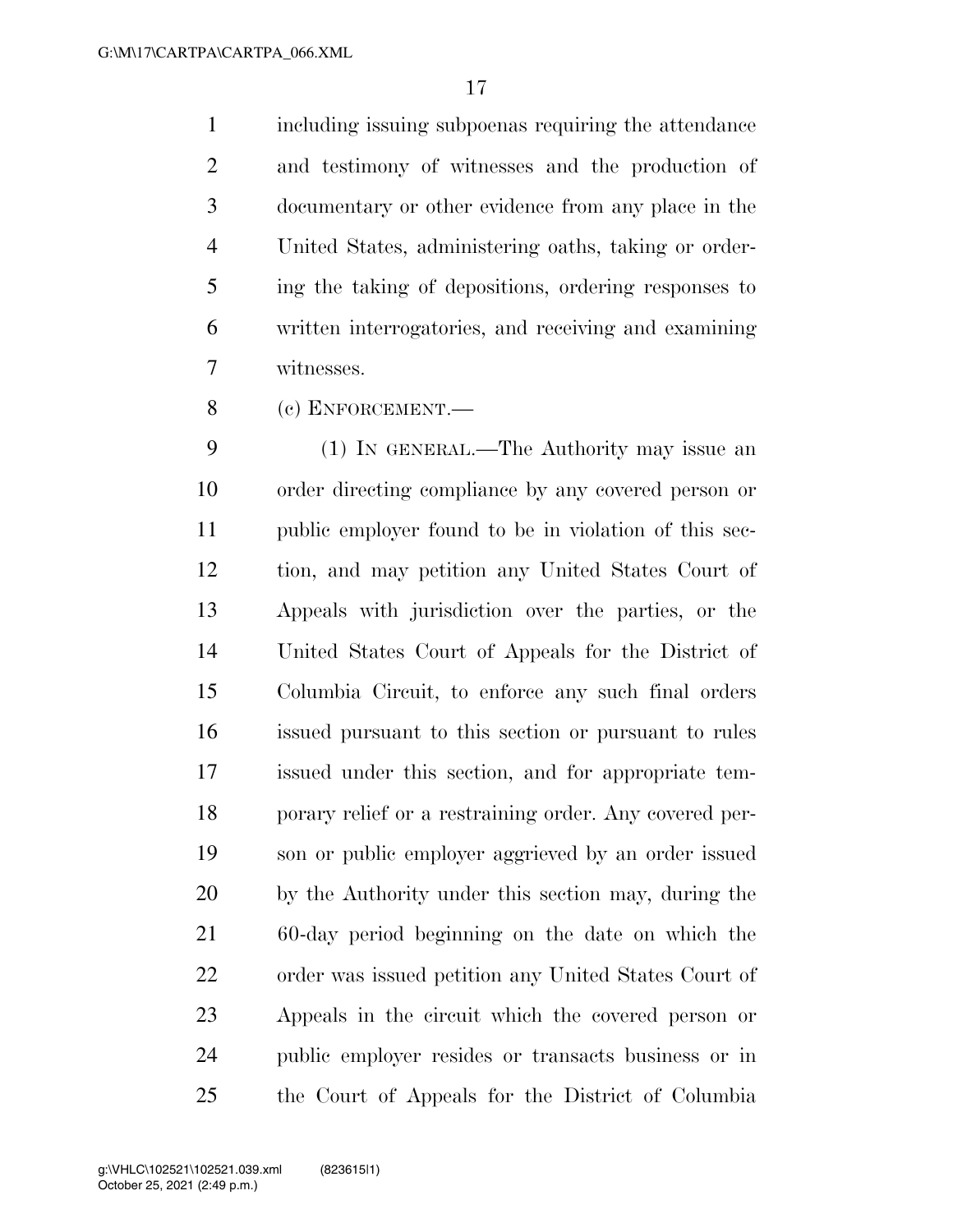Circuit, for judicial review. Any petition or appeal under this section shall be conducted in accordance with subsections (c) and (d) of section 7123 of title 5, United States Code. (2) PRIVATE RIGHT OF ACTION.— (A) FILING A CIVIL ACTION.—Unless the

 Authority has filed an order of enforcement as provided in paragraph (1), any party may, after the 180-day period following the filing of a charge with the Authority pursuant to the rules of the Authority under this section, file a civil action against any named State administrator in an appropriate district court of the United States to enjoin such administrator to enforce compliance—

16 (i) with this Act or the rules issued by the Authority under this section; or 18 (ii) to enforce compliance with any order issued by the Authority.

 (B) TIMING.—Any civil action brought under subparagraph (A) must be brought not 22 later than the earlier of—

 (i) the date that is 180 days after the expiration of the 180-day period in sub-paragraph (A); or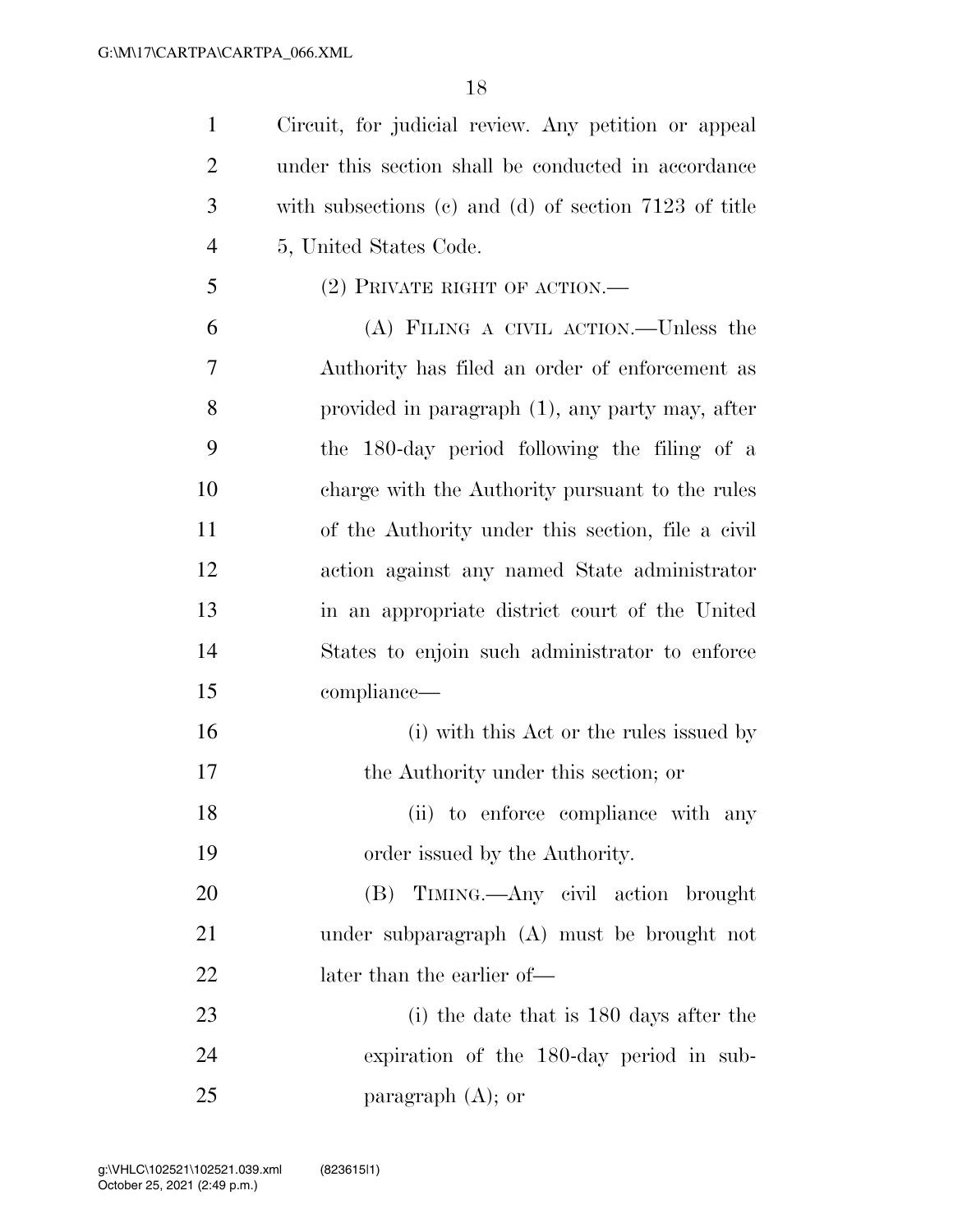| $\mathbf{1}$   | (ii) the date that is 180 days after the                     |
|----------------|--------------------------------------------------------------|
| $\overline{2}$ | date that the Authority dismisses a charge                   |
| 3              | described in subparagraph $(A)$ .                            |
| $\overline{4}$ | (C) NOTICE.—The party shall serve notice                     |
| 5              | of the Federal lawsuit to the Authority.                     |
| 6              | JURISDICTION AND ATTORNEYS'<br>(D)                           |
| 7              | FEES.—A district court shall have jurisdiction               |
| 8              | over the civil action filed under subparagraph               |
| 9              | (A) without regard to the amount in con-                     |
| 10             | troversy or the citizenship of the parties and               |
| 11             | may award reasonable attorneys' fees.                        |
| 12             | SEC. 5. LOCKOUTS AND EMPLOYEE STRIKES PROHIBITED             |
|                |                                                              |
| 13             | WHEN EMERGENCY OR PUBLIC SAFETY SERV-                        |
| 14             | <b>ICES IMPERILED.</b>                                       |
| 15             | (a) IN GENERAL.—Subject to subsection (b), any em-           |
| 16             | ployer, emergency services employee, or law enforcement      |
| 17             | officer subject to the rules and activities of the Authority |
| 18             | under section 4 may not engage in a lockout, strike, or      |
| 19             | any other organized job action of which a reasonably prob-   |
| 20             | able result is a measurable disruption of the delivery of    |
| 21             | emergency or public safety services. No labor organization   |
| 22             | may cause or attempt to cause a violation of this sub-       |
| 23             | section.                                                     |

 (b) NO PREEMPTION.—Nothing in this section shall be construed to preempt any law of any State or political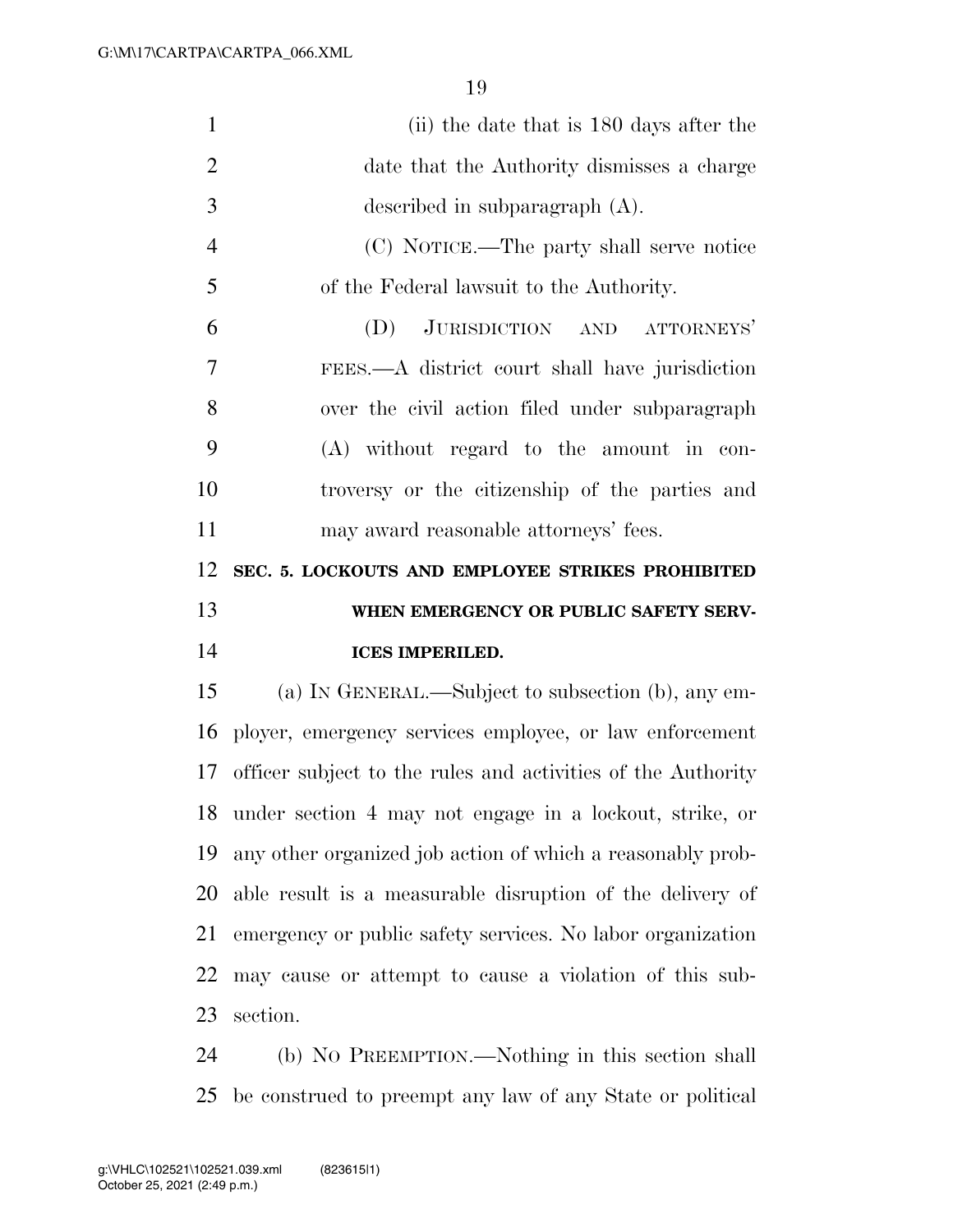subdivision of any State with respect to strikes by emer-gency services employees or law enforcement officers.

# **SEC. 6. EXISTING COLLECTIVE BARGAINING UNITS AND AGREEMENTS.**

 The enactment of this Act shall not invalidate any certification, recognition, result of an election, collective bargaining agreement, or memorandum of understanding that—

 (1) has been issued, approved, or ratified by any public employee relations board or commission, or by any State or political subdivision or an agent or management official of such State or political subdivision; and

 (2) is in effect on the day before the date of en-actment of this Act.

#### **SEC. 7. EXCEPTIONS.**

 (a) IN GENERAL.—The Authority shall not make a determination under section 3(a) that the laws of a State do not substantially provide for the rights and procedures under section 3(b) on the basis that relevant State laws—

 (1) permit a public or supervisory employee to appear on the employee's own behalf with respect to the relationship of the public employee with the pub-lic employer involved;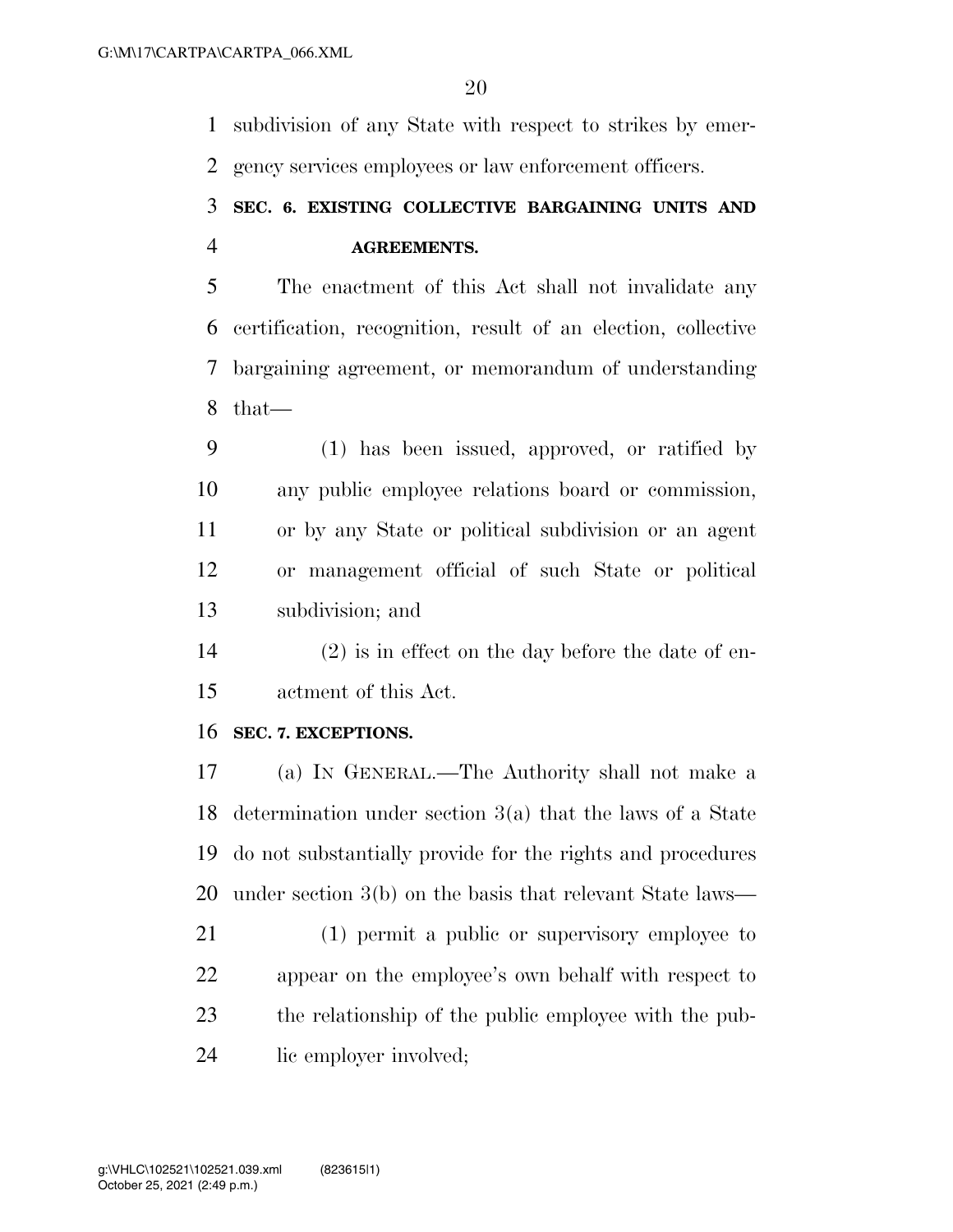| $\mathbf{1}$   | (2) do not cover public or supervisory employees     |
|----------------|------------------------------------------------------|
| $\overline{2}$ | of the State militia or national guard;              |
| 3              | (3) do not apply to a political subdivision of a     |
| $\overline{4}$ | State if—                                            |
| 5              | (A) such political subdivision has a popu-           |
| 6              | lation of fewer than $5,000$ people or employs       |
| 7              | fewer than 25 public employees; and                  |
| 8              | (B) the State in which such political sub-           |
| 9              | division is located notifies the Authority that      |
| 10             | such subdivision is exempt from such laws be-        |
| 11             | fore the date on which the Authority makes the       |
| 12             | determination; or                                    |
| 13             | (4) do not require bargaining with respect to        |
| 14             | pension or retirement income benefits; or            |
| 15             | (5) prohibit employers and labor organizations       |
| 16             | from negotiating provisions in a labor agreement     |
| 17             | that require membership in the labor organization or |
| 18             | the payment of fees to the union as a condition of   |
| 19             | employment.                                          |
| 20             | $(b)$ COMPLIANCE.—                                   |
| 21             | (1) ACTIONS OF STATES.—Nothing in this Act           |
| 22             | shall be construed to require a State to rescind or  |
| 23             | preempt the laws of any political subdivision of the |
| 24             | State if such laws substantially provide for the     |
| 25             | rights and procedures described in section 3(b).     |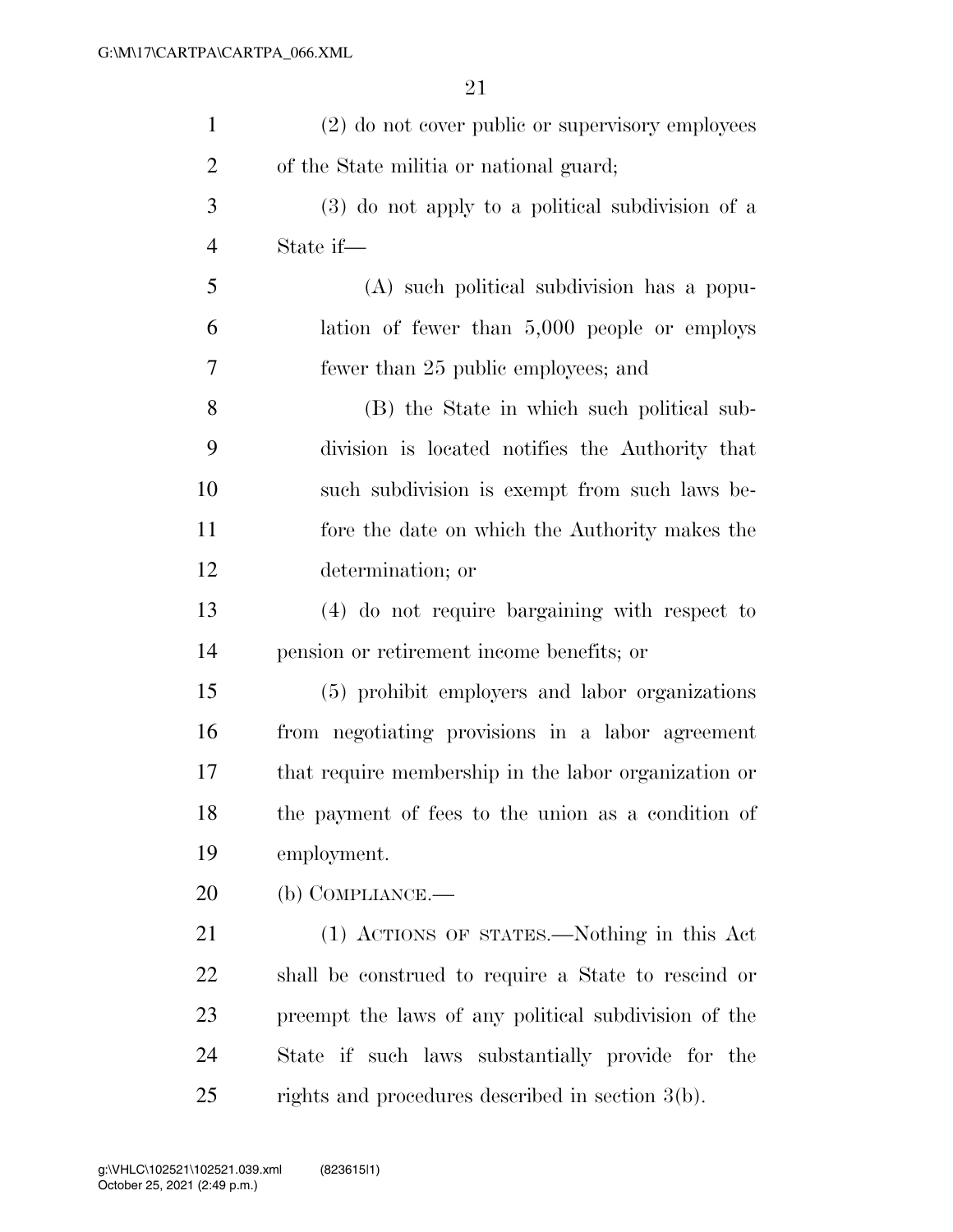| $\mathbf{1}$   | (2) ACTIONS OF THE DISTRICT OF COLUM-              |
|----------------|----------------------------------------------------|
| $\overline{2}$ | BIA.—Nothing in this Act or in the rules issued    |
| 3              | under this Act shall be construed—                 |
| $\overline{4}$ | (A) to require the District of Columbia to         |
| 5              | rescind—                                           |
| 6              | (i) section 501 of the District of Co-             |
| 7              | lumbia Government Comprehensive Merit              |
| 8              | Personnel Act of 1978 (1-605.01, D.C. Of-          |
| 9              | ficial Code), establishing the Public Em-          |
| 10             | ployee Relations Board of the District of          |
| 11             | Columbia; or                                       |
| 12             | (ii) section 502 of such Act $(1-605.02,$          |
| 13             | D.C. Official Code), establishing the power        |
| 14             | of the Board;                                      |
| 15             | (B) to preempt the laws described in sub-          |
| 16             | paragraph $(A)$ ; or                               |
| 17             | (C) to limit or alter the powers of the gov-       |
| 18             | ernment of the District of Columbia pursuant       |
| 19             | to the District of Columbia Home Rule Act.         |
| 20             | (3) ACTIONS OF THE AUTHORITY.—Nothing in           |
| 21             | this Act shall be construed to preempt—            |
| 22             | (A) the laws of any State or political sub-        |
| 23             | division of a State that substantially provide for |
| 24             | the rights and procedures described in section     |
| 25             | 3(b);                                              |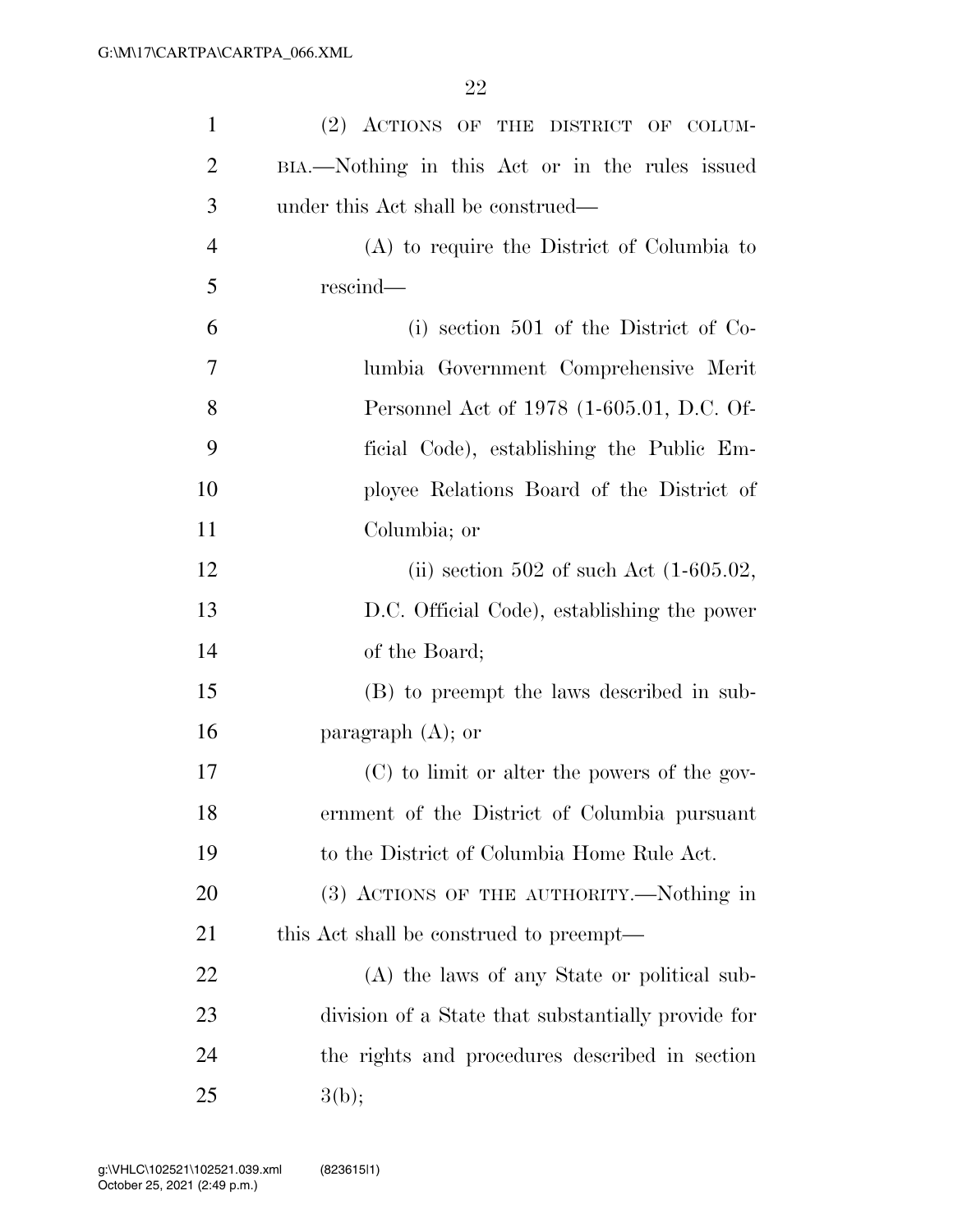(B) the laws of any State or political sub- division of a State that substantially provide for the rights and procedures described in section 3(b), solely because such laws provide that a contract or memorandum of understanding be- tween a public employer and a labor organiza- tion must be presented to a legislative body as part of the process for approving such contract or memorandum of understanding; or (C) the laws of any State or political sub-

 division of a State that permit or require a pub- lic employer to recognize a labor organization on the basis of signed authorizations executed by employees designating the labor organization as their representative.

 (4) LIMITED ENFORCEMENT POWER.—In the case of a law described in section 3(d)(2), the Au- thority shall only exercise the authority under sec- tion 4 with respect to the categories of public or su- pervisory employees for whom State law does not substantially provide the rights and procedures de-scribed in section 3(b).

#### **SEC. 8. SEVERABILITY.**

 If any provision of this Act or the application thereof to any person or circumstance is held invalid, the remain